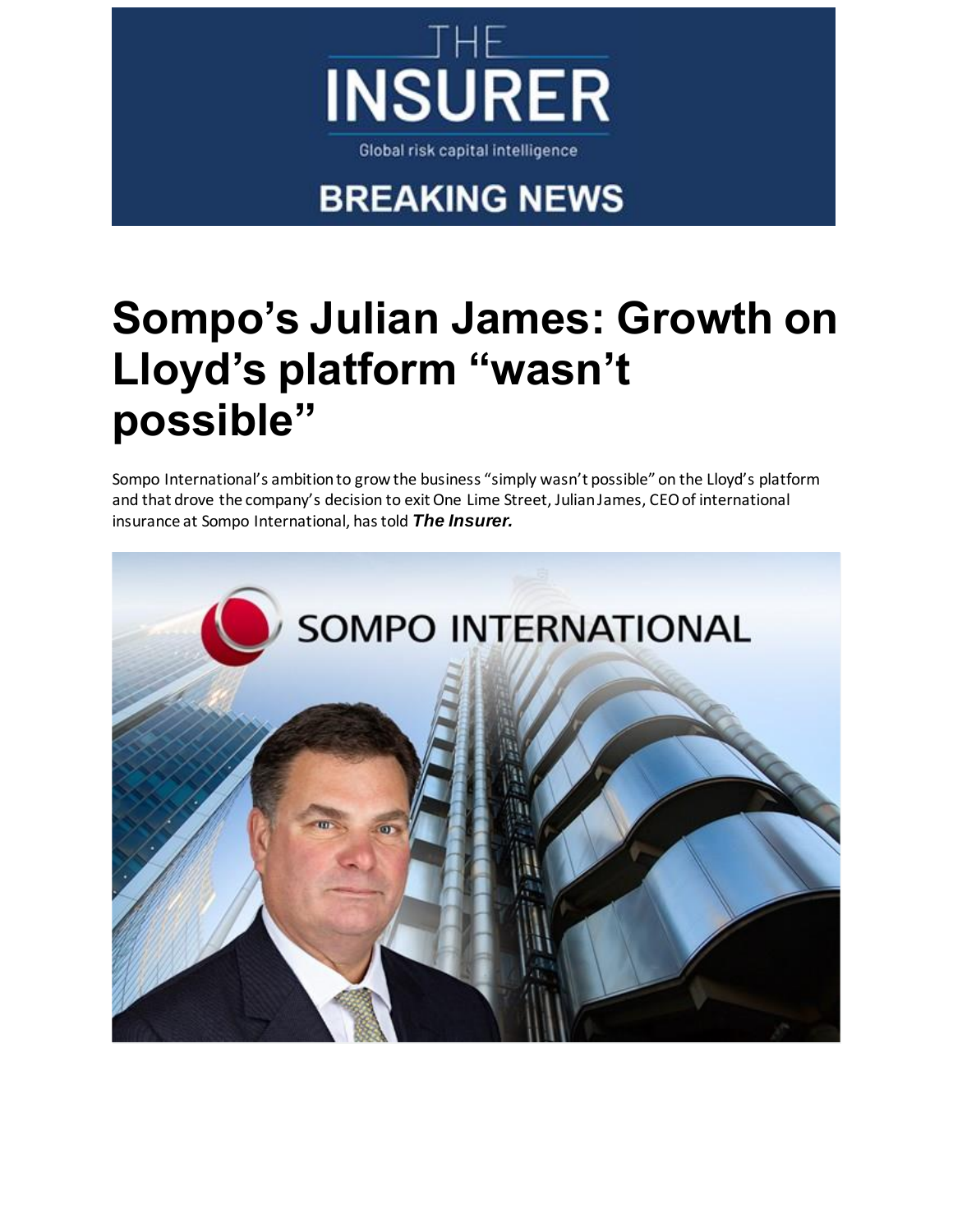In the latest edition of *[The Best Policy](https://urldefense.com/v3/__https:/reinsurance.cmail19.com/t/i-l-xkdjjjy-ykiutktlb-h/__;!!KZjKiK6LfX8M!c8xtbndaZTss4ut_kPVbAX8sXnKpg9EfR3Rv5w7yGaKWfxM9YqPEpu8U8DKOlAJQiQ$) podcast,* James provided further insight into the company's decision to cease underwriting via its Endurance at Lloyd's managing agency and Syndicate 5151, which had capacity of £400mn, from January 2021.

At the time, the carrier's chairman John Charman said the move would allow Sompo International to be a more streamlined and efficient provider of risk solutions, while continuing to maintain its trading relationship with Lloyd's.

"The decision was always about us and not them," said James. "It was about what's right for Sompo as we want to build out and develop the company. We've got a strong ambition to grow the business and we looked at Lloyd's and felt that growth simply wasn't possible on the Lloyd's platform."

Personally, James added that he remains "incredibly supportive of Lloyd's" given his deep ties with the Corporation and of what CEO John Neal is doing.

"I also think it's important to remind everybody about what we said," he continued. "We said we were going to stop underwriting business through the Lloyd's syndicate at the end of this calendar year, but absolutely we will continue to be a significant provider of reinsurance to Lloyd's businesses.

"We provide capital to certain Lloyd's businesses, so it's not a hard and fast exit from Lloyd's and it's not like we're never going to have any involvement again in the market."

Commenting on the appeal of Lloyd's, James said the attraction of the Corporation centres around three main areas: access to its licences; access to its rating; and the use of the Lloyd's brand.

"If I look at the licences, for us we have our own global licences as Sompo. We also have a similar financial security rating as Lloyd's does and we want to develop and build our own brand. So we really felt it was in our best interests with our ambitions as a company to utilise one single platform in London and we felt the company market was best for that," said James.

While not a primary driver, the cost of doing business at Lloyd's was also a consideration for Sompo, but James is enthused by the work Lloyd's CEO Neal has implemented to try and rectify some of these challenging operating factors.

"John is absolutely right; you can't continue operating in a market with the level of frictional cost that exists," said James. "Customers shouldn't be paying that level of wastage on their risk premium to pay for the costs of doing business through the London market and through Lloyd's."

The focus on clients, including both customers and brokers, is at the forefront of James' strategy for the international division and the idea is to make this happen on one platform.

"For us, when we look forward, the key thing for us is to build out our international presence outside of Japan and if I look at growth, it was one of the areas that we felt Lloyd's couldn't offer us.

"And if you go a bit further and you think about what is the right and the most efficient way to build an underwriting business, it's very easy to make a case that it's better to do that through one platform. You don't have the distraction of running multiple boards, multiple sets of reporting. But probably most